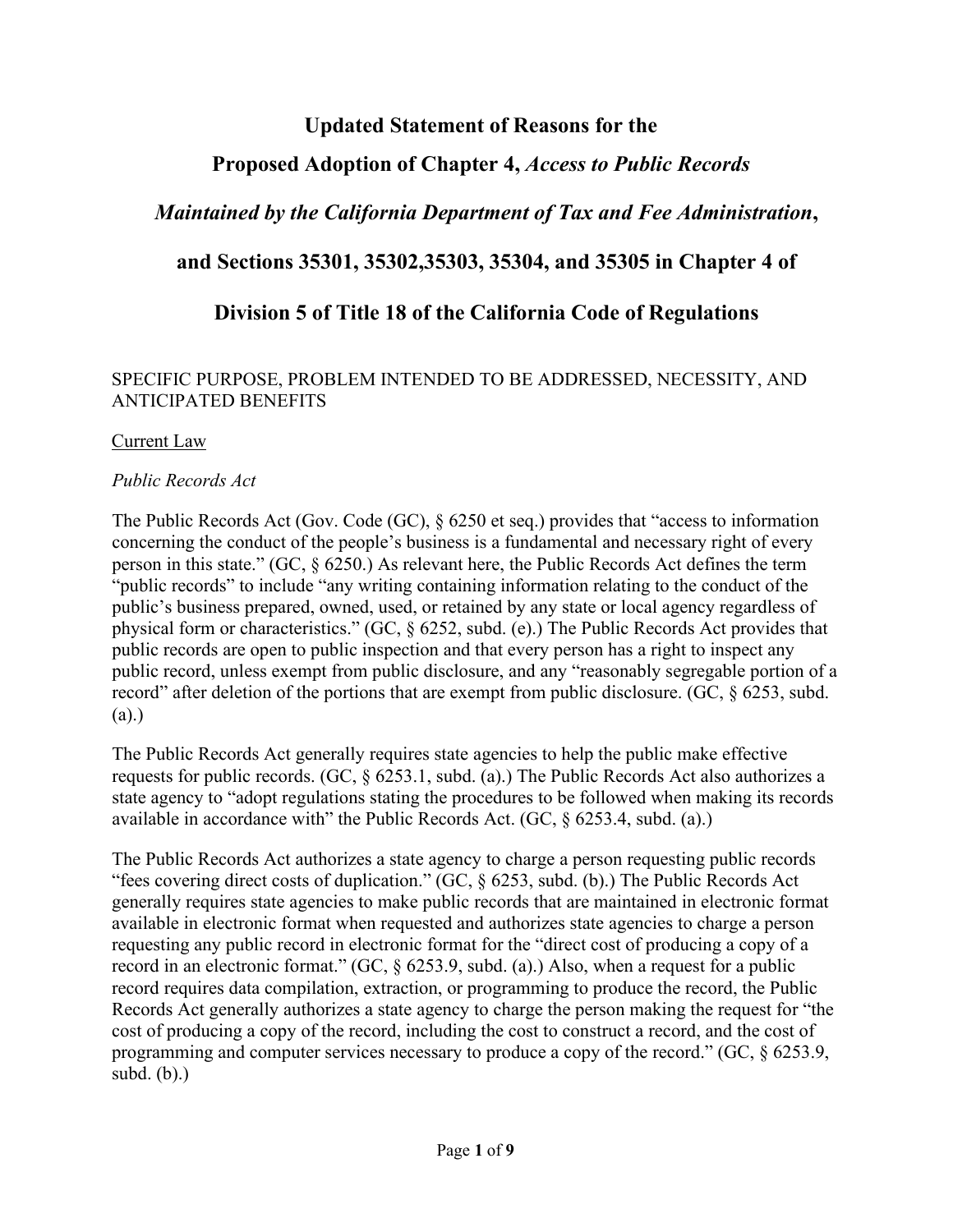In addition, the Public Records Act provides several exemptions from public disclosure, including, but not limited to exemptions for preliminary drafts of interagency and intra-agency memorandums or other documents not retained by an agency in the normal course of business (GC,  $\S$  6254, subd. (a)), records pertaining to pending litigation (GC,  $\S$  6254, subd. (b)), personnel, medical or similar files, the disclosure of which would constitute an unwarranted invasion of personal privacy (GC, § 6254, subd. (c)), test questions, scoring keys, and other data regarding licensing, employment and academic examinations (GC, § 6254, subd. (g)), and records the disclosure of which is exempted or prohibited pursuant to federal or state law. (GC,

§ 6254, subd. (k).) The Public Records Act does not require the disclosure of records that relate to electronically collected personal information, as defined by Government Code section 11015.5, received, collected, or compiled by a state agency. (GC, § 6254.20.) Also, a state agency may justify withholding a public record from disclosure under the Public Records Act when the public interest served by not disclosing the record clearly outweighs the public interest served by the disclosure of the record. (GC, § 6255, subd. (a).) A response to a written request for inspection or copies of public records that includes a determination that the request is denied, in whole or in part, is required to be made in writing. (GC, § 6255, subd. (b).)

### *California Department of Tax and Fee Administration*

On June 27, 2017, the Governor approved Assembly Bill No. (AB) 102 (Stats. 2017, ch. 16), which added part 8.7 (commencing with section 15570) to division 3 of title 2 of the Government Code (part 8.7). As relevant here, part 8.7 established the California Department of Tax and Fee Administration (Department). (GC, § 15570). Part 8.7 transferred most of the State Board of Equalization's (Board's) former duties, powers and responsibilities to the Department, operative July 1, 2017 (GC, § 15570.22), including, but not limited to the Board's former duties, powers, and responsibilities related to the administration and enforcement of the Sales and Use Tax Law (Rev. & Tax. Code (RTC), § 6001 et seq.), Use Fuel Tax Law (RTC, § 8601), Cigarette and Tobacco Products Tax Law (RTC, § 30001 et seq.), Timber Yield Tax Law (RTC, § 38101), Hazardous Substances Tax Law (RTC, § 43001 et seq.), Integrated Waste Management Fee Law (RTC, § 45001 et seq.), Oil Spill Response, Prevention, and Administration Fees Law (RTC, § 46001), Fee Collection Procedures Law (RTC, § 55001 et seq.), and Diesel Fuel Tax Law (RTC,

§ 60001 et seq.), which each contain a statute prohibiting the Department and its staff from disclosing specified information. (See RTC, §§ 7056, 9255, 30455, 38705, 43651, 45982, 46751, 55381, and 60609). Part 8.7 also provides that "whenever any reference to the [Board] appears in any statute, regulation, or contract, or in any other code, with respect to any of the functions transferred to the [Department], it shall be deemed to refer to the [Department]." (GC, § 15570.24).

In addition, part 8.7 authorizes the Department to adopt regulations to carry out the purposes of part 8.7. (GC, § 15570.40, subd. (a).) It requires the Department to adopt regulations to establish procedures and guidelines to access public records. (GC, §15570.42.) It also requires those regulations to facilitate maximum public accessibility to the Department's public records, and specifically identify and describe the types of public records pertaining to the tax and fee programs administered by the Department. (*Ibid*.)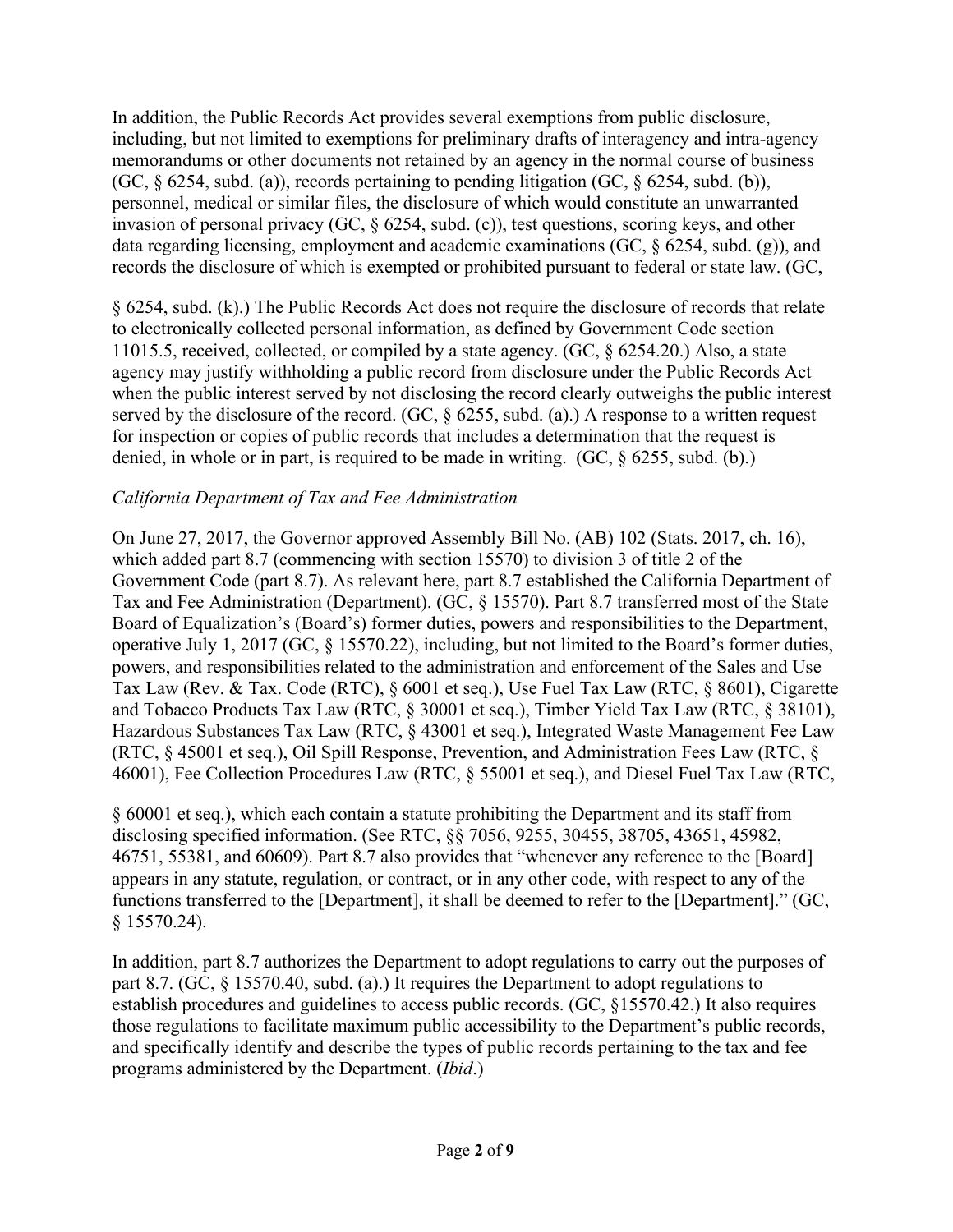#### Proposed Regulations

There is an issue (or problem within the meaning of GC,  $\S$  11346.2, subd. (b)(1)) because the Department has not yet adopted regulations to establish procedures and guidelines to access its public records as required by part 8.7. Therefore, the Department is proposing to adopt California Code of Regulations, title 18, sections (Regulations) 35301, 35302, 35303, 35304, and 35305, which establish procedures and guidelines to access the Department's public records, provide for maximum public accessibility to the Department's public records, and specifically identify and describe the types of public records pertaining to the tax and fee programs administered by the Department, for the specific purpose of addressing the issue (or problem). The Department is also proposing to codify Regulations 35301 through 35305 in new chapter 4, *Access to Public Records Maintained by the California Department of Tax and Fee Administration*, to be added to division 5 of title 18 of the California Code of Regulations.

Proposed Regulation 35301, *Purpose and Scope*, explains that access to public records maintained by the Department is governed by the California Public Records Act. Proposed Regulation 35301 explains that the purpose of new chapter 4 is to facilitate public access to the Department's public records and provide a better understanding of the types of public records available that pertain to the Department's tax and fee programs. It also incorporates the definition of "public records" from the Public Records Act into new chapter 4 and expressly defines the term "Department" to mean the California Department of Tax and Fee Administration for purposes of chapter 4.

Proposed Regulation 35302, *Disclosure Policy*, sets forth the Department's policy to provide the public access to public records that are not exempt from disclosure by state or federal law, and permit the inspection and copying of any reasonably segregable portion of a public record after deletion of the portions that are exempt from disclosure. Proposed Regulation 35302 explains that the Department's public records may be inspected and copied pursuant to the procedures set forth in the Public Records Act and proposed Regulations 35301, 35302, 35303, 35304 and 35305. Proposed Regulation 35302 also provides a non-exhaustive list of examples of records that the Department deems exempt from public disclosure, including tax and fee information that must be kept confidential under state or federal laws, confidential legal advice, records prepared in connection with litigation, preliminary drafts of intra-agency memorandums or other documents not retained by Department staff in the normal course of business, personnel, medical or similar files, and test questions, scoring keys, and other data regarding licensing, employment and academic examinations.

Proposed Regulation 35303, *Cost for Copies of Public Records*, provides that the Department's general policy is to require any person making a request for copies of public records to reimburse the Department for the cost of duplication. Proposed Regulation 35303 provides that the copying fee may be waived if the cost for the records is less than ten dollars (\$10). Proposed Regulation 35303 also provides that if the Department must compile or extract electronic data or perform computer programming to produce a copy of an electronic record, it may charge its full costs.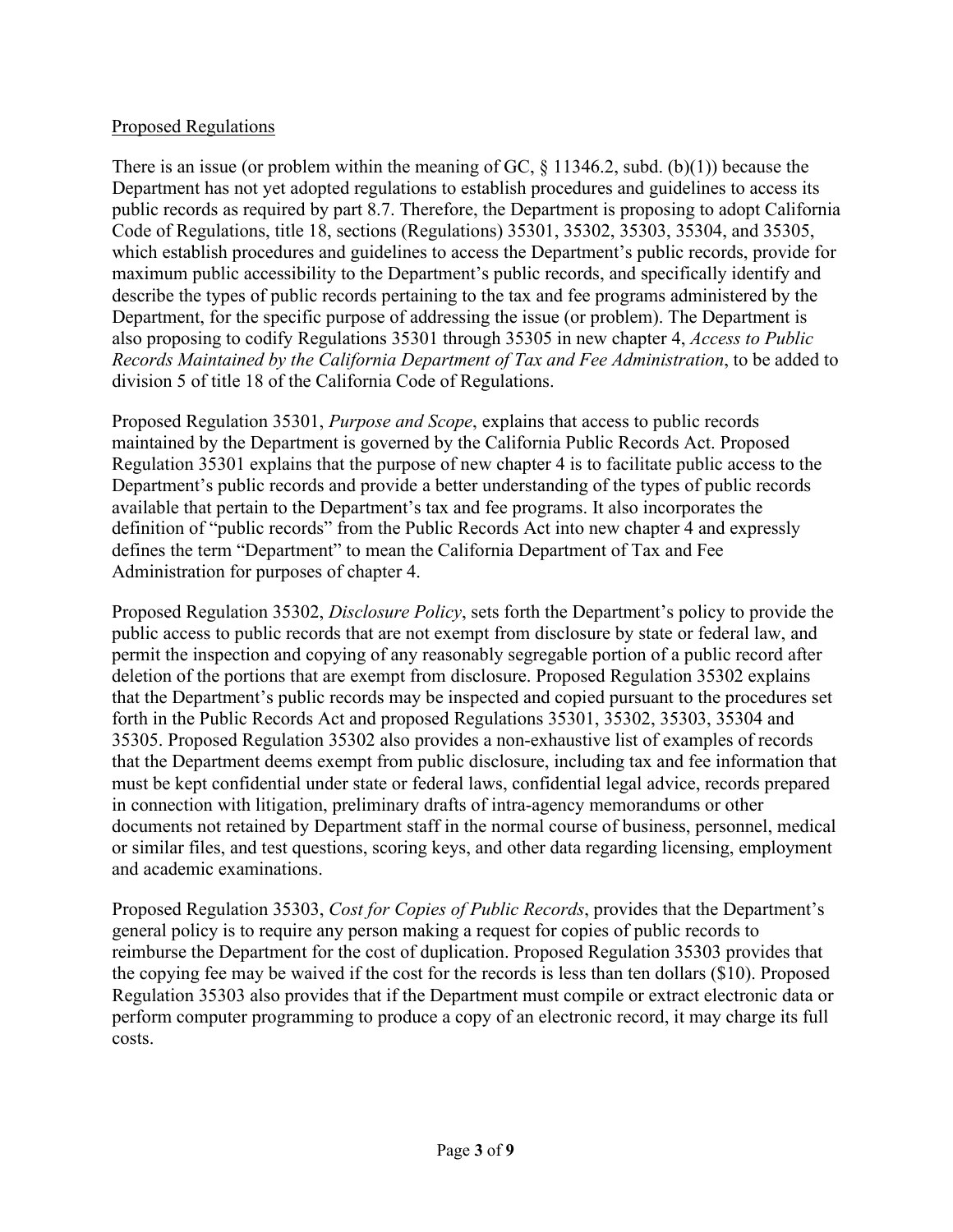Proposed Regulation 35304, *Procedure for Requesting Public Records*, describes the procedures to follow to request to inspect or obtain copies of the Department's public records. It directs the public to submit written requests to inspect or obtain copies of public records to the Department's Disclosure Office by email at [Disclosure.Office@cdtfa.ca.gov,](mailto:Disclosure.Office@cdtfa.ca.gov) by fax at (916) 324-5995, or by mail at California Department of Tax and Fee Administration, Disclosure Office, PO Box 942879, MIC: 82, Sacramento, CA 94279. This regulation also requires requests to provide a sufficiently specific description to allow the Department to identify the requested records, and explains that the Disclosure Office will assist the public in making focused and effective requests that reasonably describe an identifiable record or records.

Proposed Regulation 35305, *Public Records Available*, specifically identifies and describes the types of public records pertaining to the tax and fee programs administered by the Department. Subdivision (a) of the proposed regulation specifically identifies the public records that are available on the Department's website where they can be downloaded or printed by the public. Subdivision (b) of the proposed regulation specifically identifies the public records that can be requested by making a request to the Department's Disclosure Office.

The Department has determined that the adoption of new chapter 4 and proposed Regulations 35301 through 35305 is reasonably necessary for the specific purpose of addressing the issue (or problem) discussed above by adopting regulations to establish procedures and guidelines to access the Department's public records as required by part 8.7. The Department anticipates that the new chapter and proposed regulations will benefit members of the public, including businesses and individuals, by helping them better identify, request, and obtain copies of the Department's public records, including public records pertaining to the tax and fee programs administered by the Department. The Department also anticipates that the new chapter and proposed regulations will benefit the Department by making it more likely that future requests for public records will be more focused and effective and contain a sufficiently specific description to allow the Department to more easily identify the requested records.

In addition, the Department has determined that the proposed adoption of new chapter 4 and Regulations 35301 through 35305 is not mandated by federal law or regulations, and there are no federal regulations or statutes that are identical to the proposed chapter and regulations.

#### DOCUMENTS RELIED UPON

The Department relied upon Department staff's understanding of the Public Records Act, the Department's policies regarding access to its records, the types of public records pertaining to the tax and fee programs administered by the Department, and the public records currently available on the Department's website in proposing to adopt new chapter 4 and Regulations 35301 through 35305. The Department did not rely upon any technical, theoretical, or empirical study, report or similar document.

#### ALTERNATIVES CONSIDERED

The Department considered whether to begin the formal rulemaking process to adopt new chapter 4 and Regulations 35301 through 35305 at this time or, alternatively, whether to take no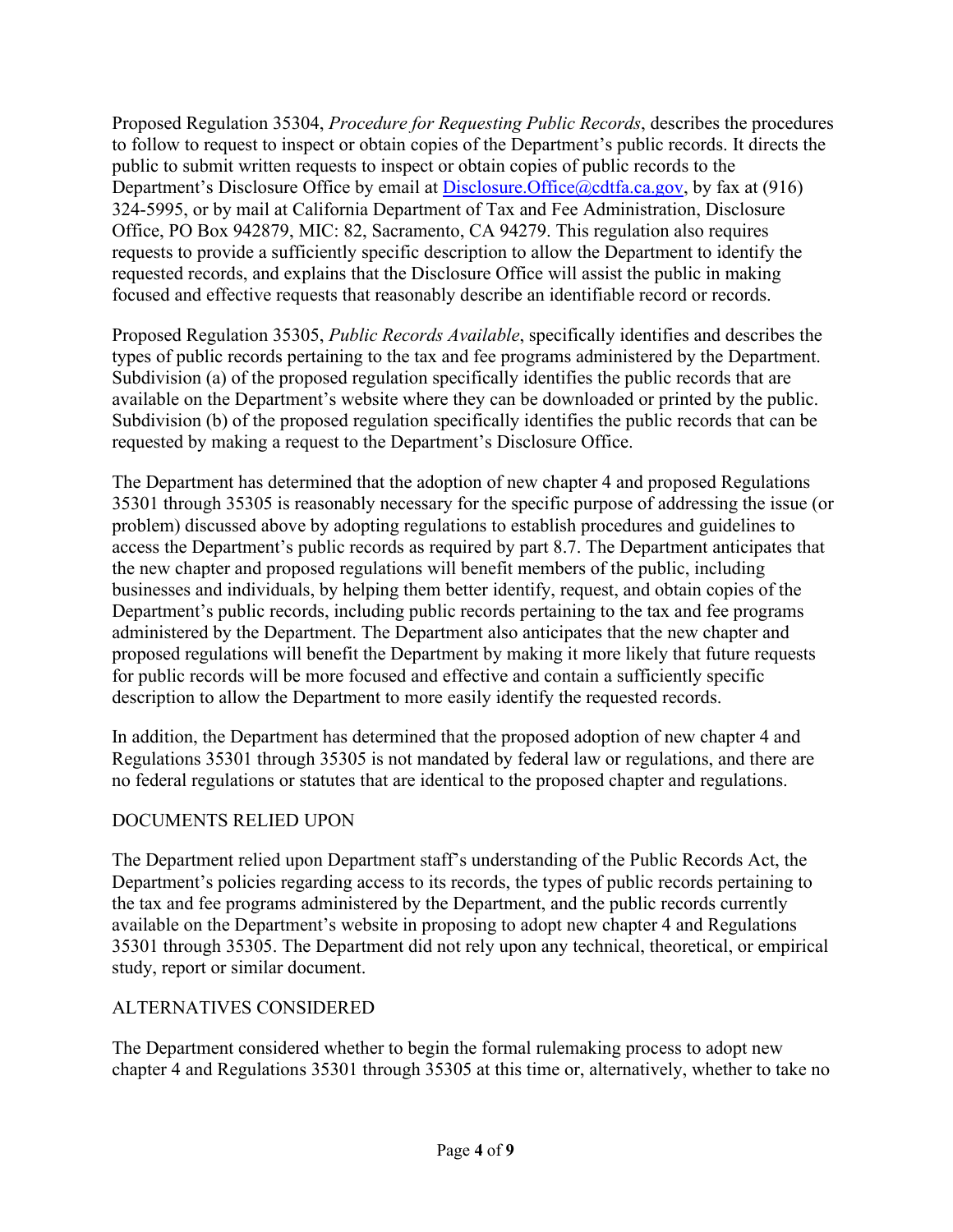action at this time. The Department decided to begin the formal rulemaking process to adopt new chapter 4 and Regulations 35301 through 35305 at this time because the Department determined that new chapter 4 and Regulations 35301 through 35305 are reasonably necessary for the reason set forth above.

The Department did not reject any reasonable alternative to new chapter 4 and Regulations 35301 through 35305, including any reasonable alternative that would lessen any adverse impact the proposed action may have on small business or that would be less burdensome and equally effective in achieving the purposes of the proposed action. No reasonable alternative to new chapter 4 and Regulations 35301 through 35305 has been identified and brought to the Department's attention that would lessen any adverse impact the proposed action may have on small business, be more effective in carrying out the purposes for which the action is proposed, would be as effective and less burdensome to affected private persons than the proposed action, or would be more cost effective to affected private persons and equally effective in implementing the statutory policy or other provision of law than the proposed action.

### ECONOMIC IMPACT ASSESSMENT

The Department assessed the economic impact of proposed Regulations 35301, 35302, 35303, 35304, and 35305 on California businesses and individuals. The Department determined that the adoption of the proposed regulations may have an impact on any person that requests to inspect or copy the Department's records, including businesses, small businesses, and individuals.

However, the adoption of the proposed regulations will not have a material or quantifiable cost impact on businesses or individuals. Also, the adoption of the proposed regulations will benefit businesses and individuals by helping them better identify, request, and obtain copies of the Department's public records, including public records pertaining to the tax and fee programs administered by the Department, but the Department does not anticipate that the benefits will be substantial, even though the Department is unable to quantify the benefits. This is because the Public Records Act currently requires persons, including businesses and individuals, to request to inspect or obtain copies of the Department's public records, it requires their requests to reasonably describe an identifiable record or records, it permits the Department to charge them fees covering the direct costs of duplication, and it permits the Department to charge them the full cost to compile or extract electronic data or perform computer programming to produce a copy of an electronic record under specified circumstances. (GC, §§ 6253 and 6253.9.) Also, the proposed regulations are consistent with the Public Records Act and the Department's current policies regarding charges for duplication and compiling or extracting electronic data or performing computer programming to produce a copy of an electronic record.

As a result, the Department determined that the proposed regulatory action is not a major regulation, as defined in Government Code section 11342.548 and California Code of Regulations, title 1, section 2000. The Department also determined that the adoption of proposed Regulations 35301, 35302, 35303, 35304, and 35305 will neither create nor eliminate jobs in the State of California nor result in the creation of new businesses or the elimination of existing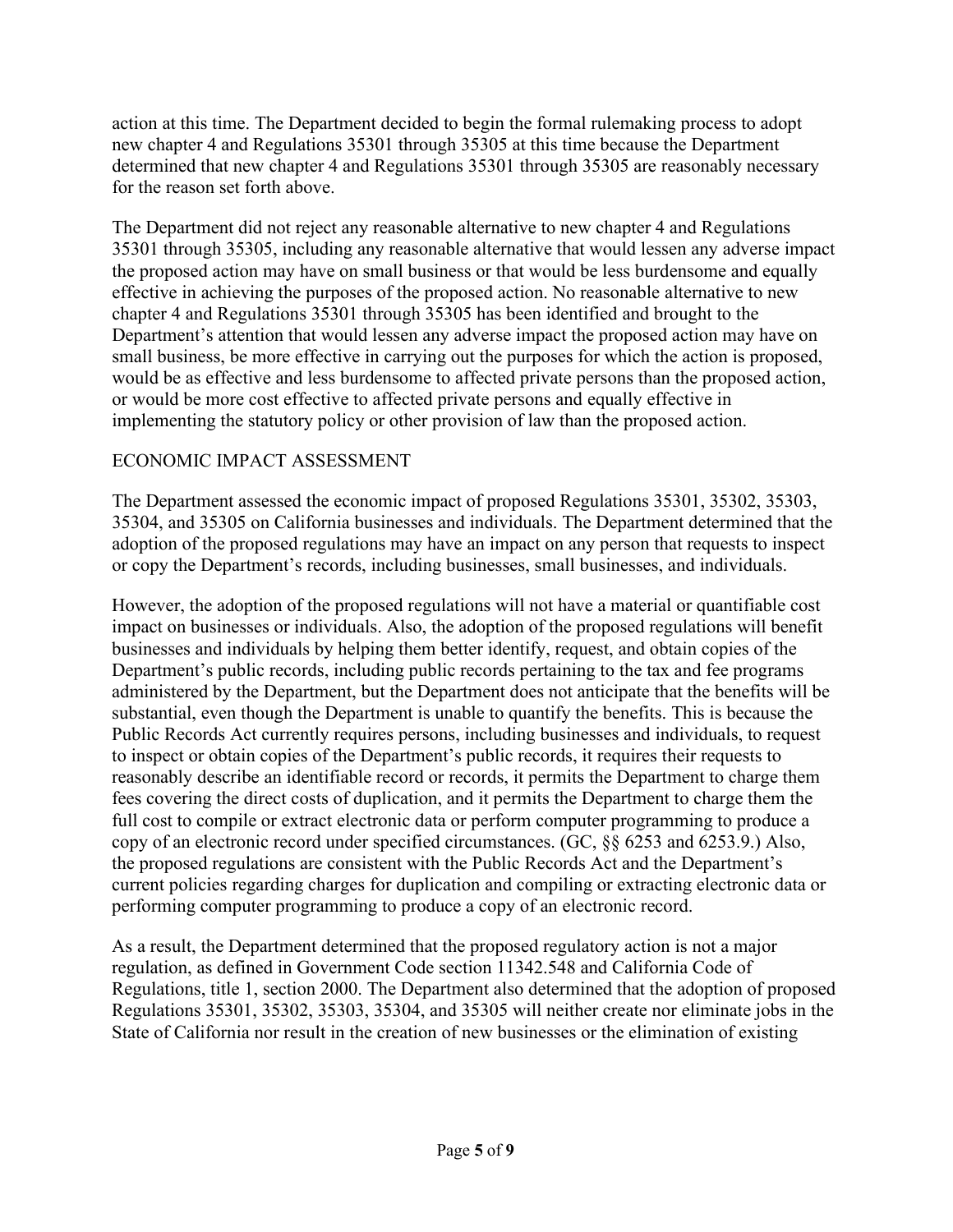businesses within the state and will not affect the expansion of businesses currently doing business within the State of California.

Furthermore, the proposed regulations do not regulate the health and welfare of California residents, worker safety, or the state's environment. Therefore, the Department determined that the adoption of proposed Regulations 35301, 35302, 35303, 35304, and 35305 will not affect the benefits of the regulations to the health and welfare of California residents, worker safety, or the state's environment.

The forgoing information also provides the factual basis for the Department's initial determination that the adoption of Regulations 35301, 35302, 35303, 35304, and 35305 will not have a significant adverse economic impact on business.

## UPDATE TO THE STATEMENT OF REASONS

### *Notice*

The Department mailed, published, and posted its notice for the proposed adoption of new chapter 4 and proposed Regulations 35301 through 35305 on September 10, 2021. The notice explained that October 25, 2021, was the deadline for written comments regarding the proposed adoption of new chapter 4 and proposed Regulations 35301 through 35305. The notice also explained that the Department had not scheduled a public hearing to discuss the proposed regulatory action, but the Department would hold a public hearing if a written request for a public hearing was received no later than 15 days before the close of the written comment period.

## *Request for Public Hearing*

The Department received a timely written request for a public hearing from Jesse McClellan, Esq., of McClellan Davis, LLC, on September 22, 2021. Therefore, the Department scheduled a public hearing to be held on October 26, 2021, regarding the proposed adoption of new chapter 4 and proposed Regulations 35301 through 35305. The Department also provided notice of the time, date, and place of the hearing to the interested parties that filed a request for such notice with the Department.

## *Comments from Joe Vinatieri*

The Department received a letter dated October 11, 2021, from Joseph Vinatieri, Esq., of Bewley, Lassleben & Miller, LLP, regarding the proposed regulations. In the letter, Mr. Vinatieri quoted the first sentence in subdivision (c) of Government Code section 6253, which provides that "Each agency, upon a request for a copy of records, shall, within 10 days from receipt of the request, determine whether the request, in whole or in part, seeks copies of disclosable public records in the possession of the agency and shall promptly notify the person making the request of the determination and the reasons therefor." Mr. Vinatieri also said that, in his firm's opinion, it is imperative that the Department incorporate that language regarding responsiveness to the public into new chapter 4.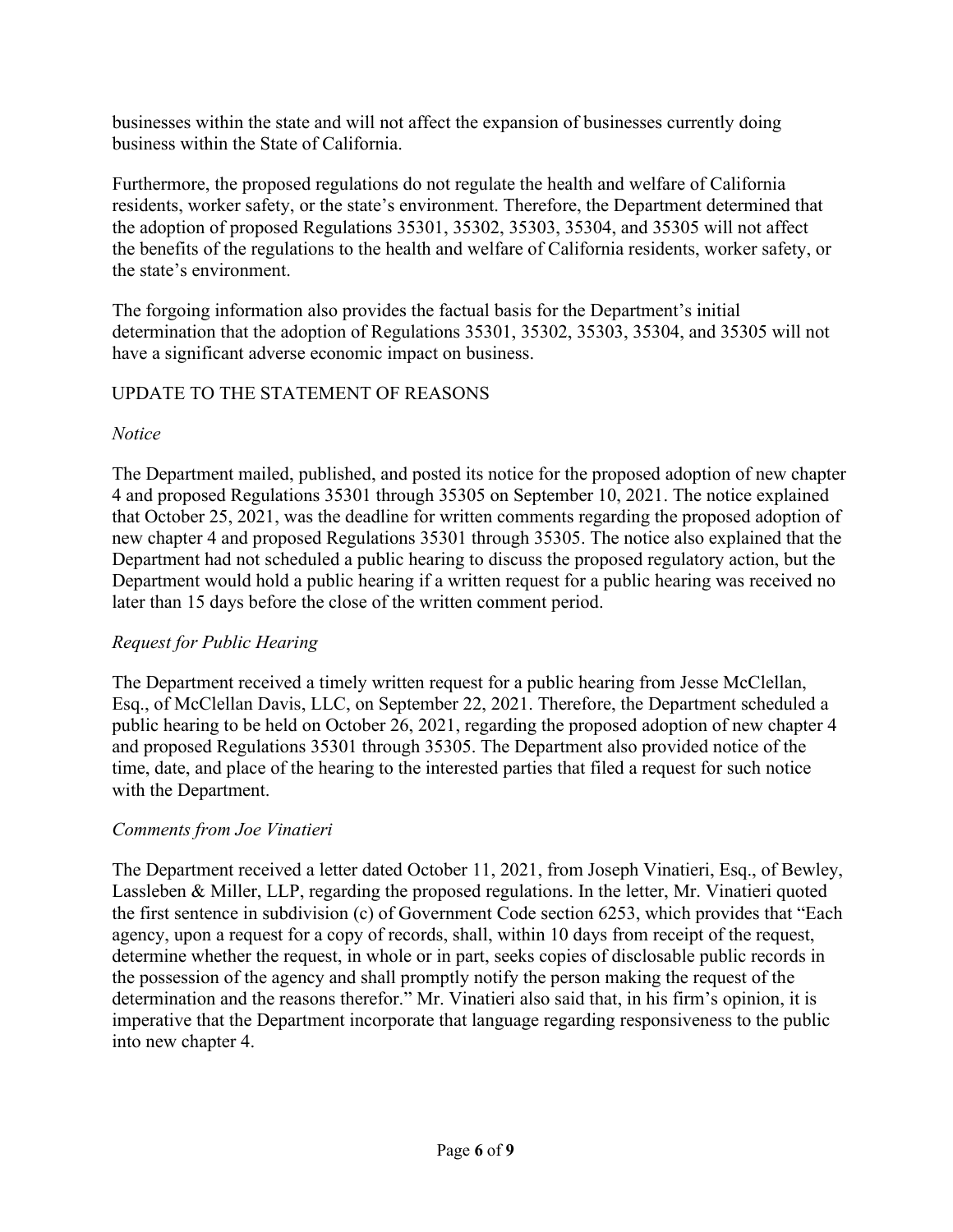#### *Comments from Jessie McClellan*

Mr. McClellan appeared at the public hearing on October 26, 2021, made oral comments regarding the proposed regulations, and submitted written comments regarding the proposed regulations on behalf of McClellan Davis, LLC, in a letter dated October 26, 2021. No other interested parties appeared at the public hearing or submitted timely written comments regarding the proposed regulations.

During the public hearing and in the October 26, 2021, letter, Mr. McClellan said that his firm manages and defends audits, and they regularly request that the Department provide their clients' audit and appeal files, including audit workpapers and related schedules and emails. During the public hearing, Mr. McClellan said he initially had some questions regarding the fee provisions in proposed Regulation 35303. However, he discussed those provisions with the Department prior to the public hearing and he no longer had a specific issue with the fee provisions because he understood that the Department will not charge fees to provide electronic records of the type that his firm typically requests.

During the public hearing and in the October 26, 2021, letter, Mr. McClellan said that it is common for the Department to provide audit workpapers and related schedules in the Excel format in which they are maintained, but there have been rare occasions in which the Department provided the requested documents in a PDF format, which is much less efficient to review. Subdivision (a) of Government Code section 6253.9 generally requires public records maintained in an electronic format to be provided in the form that they are made, used, and maintained, unless they are exempt from disclosure. Therefore, Mr. McClellan's firm requested that the proposed regulations clarify that documents prepared in Excel format will be provided to the public in Excel format.

Mr. McClellan also said that it is typical for the Department to provide emails related to his clients' audits and appeals, but there have been times when emails were excluded from the documents provided in response to a request for a client's file. Emails can be "public records," as defined in Government Code section 6252. Therefore, Mr. McClellan's firm requested that the proposed regulations clarify that emails are subject to disclosure, so long as they do not fall within one of the excluded categories.

Furthermore, Mr. McClellan said that there are times when the Department denies his firm's requests for specific records, his firm knows who to contact to resolve issues regarding such denials, but most people would not know. Subdivision (d)(3) of Government Code section 6253 provides that "The notification of denial of any request for records required by Section 6255 shall set forth the names and titles or positions of each person responsible for the denial." Therefore, Mr. McClellan's firm requested that the proposed regulations clarify that the public shall be informed of the names and titles or positions of each person responsible for denying requested public records, so other people know who to contact to resolve issues regarding denials.

#### *Responses to Public Comments*

The Department agrees that it is subject to the Public Records Act, including the provisions in Government Code sections 6253 and 6253.9 discussed above. However, subdivision (b) of proposed Regulation 35301 states that "The purpose of [new chapter 4] is to facilitate public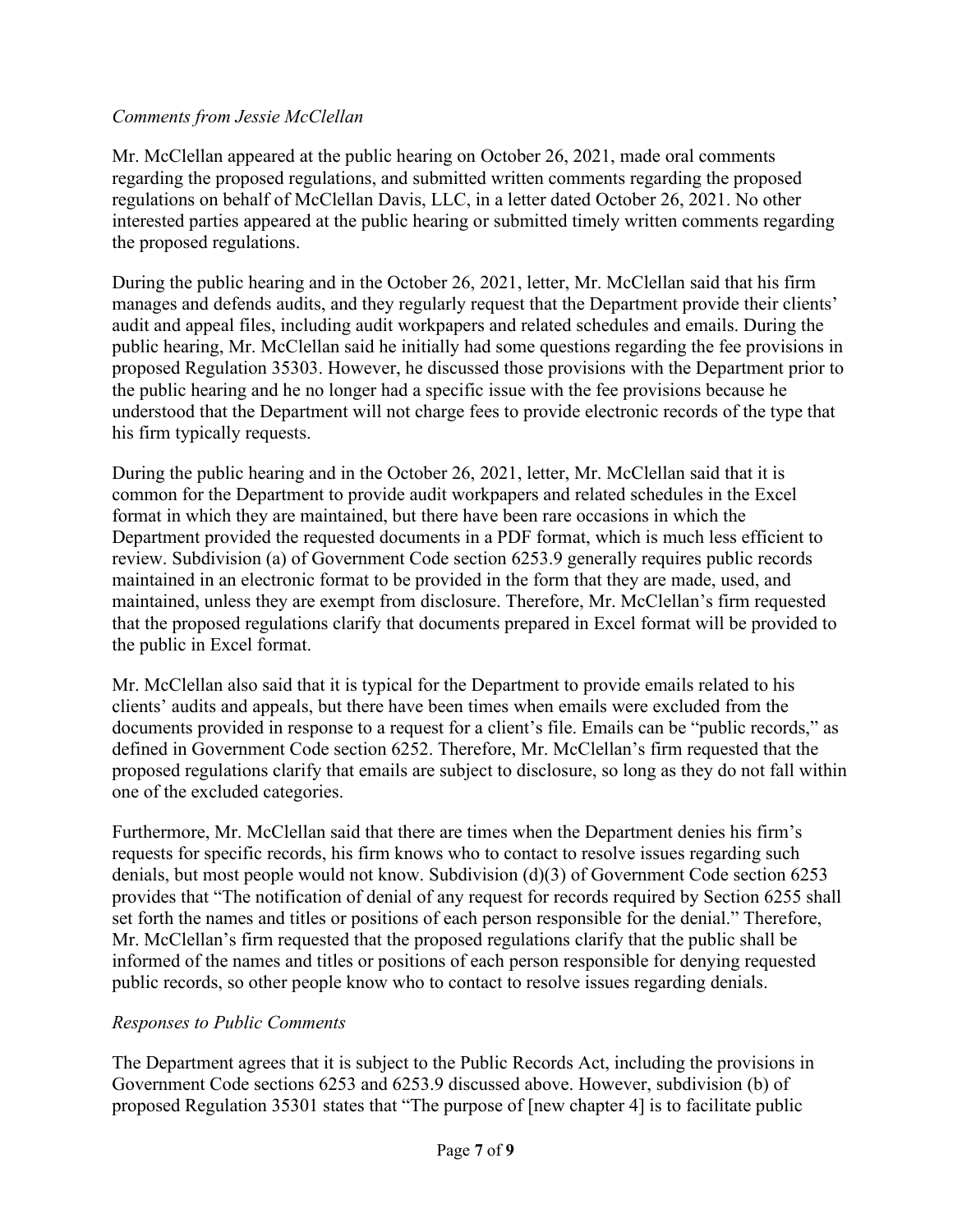access to the Department's public records and provide a better understanding of the types of public records available that pertain to the tax and fee programs administered by the Department," as required by Government Code section 15570.42. New chapter 4 expressly incorporates the entire Public Records Act by reference because subdivision (a) of proposed Regulation 35301 states that "Access to public records maintained by the Department is governed by the California Public Records Act (Government Code section 6250 et seq.)." And the Department does not believe that it is necessary for chapter 4 to generally restate the provision of the Public Records Act. Therefore, the Department does not agree that it is necessary for the Department to expressly restate the provisions of subdivisions (c) and (d)(3) of Government Code section 6253 and subdivision (a) of Government Code section 6253.9 (discussed above) in chapter 4.

Also, the Department complies with the Public Records Act. The Department's current practice is to respond to Public Records Act requests within 10 calendar days of the date they are received,  $\frac{1}{1}$ in accordance with subdivision (c) of Government Code section 6253. The Department's current practice is to provide copies of electronic public records or the portions thereof that are not exempt from disclosure, including Excel spreadsheets and emails, in accordance with subdivision (a) of Government Code section 6253.9. Also, if the Department denies a request for public records, its current practice is to send the requestor a letter explaining why<sup>2</sup> and include the name and title or position of the person responsible for denying the request, as required by subdivision (d)(3) of Government Code section 6253, and include the person's contact information in the letter so the requestor knows how to contact them to resolve any issues. Therefore, the Department does not agree that it is necessary to amend the proposed regulations to address the timing of the Department's responses to Public Records Act requests, the format in which it provides electronic documents in responses to such requests, or the contents of letters denying such requests.

In addition, subdivision (b)(5) of proposed Regulation 35305 already clarifies that "Memorandums, letters, or emails written by Department staff may be requested by author, date, subject, statute, or regulation [under the Public Records Act]. Confidential taxpayer or feepayer information will be redacted prior to disclosure. Documents protected from disclosure by law, including documents protected by the attorney-client privilege or attorney work product privilege, will not be disclosed." Therefore, the Department does not agree that it is necessary to amend the proposed regulations to further clarify that the Department's emails are public records that may be subject to disclosure under the Public Records Act.

Furthermore, the documents in a taxpayer's audit and appeal files generally contain confidential taxpayer information that the Department is prohibited from disclosing to the public pursuant to a Public Records Act request. (See RTC, §§ 7056, 9255, 30455, 38705, 43651, 45982, 46751, 55381, and 60609.) Therefore, when a firm, such as McClellan Davis, LLC, requests copies of its client's audit and appeal files, the Department often provides the requested documents in accordance with the procedures in the Information Practices Act (Civ. Code, § 1798 et seq.), which gives individuals the right to access their personal information, not the Public Records Act.

<sup>1</sup> See Publication CDTFA-854-F, *Access to California Department of Tax and Fee Administration Records*, available at [https://www.cdtfa.ca.gov/formspubs/cdtfa854f.pdf.](https://www.cdtfa.ca.gov/formspubs/cdtfa854f.pdf)

<sup>2</sup> See Publication CDTFA-854-F (linked above).